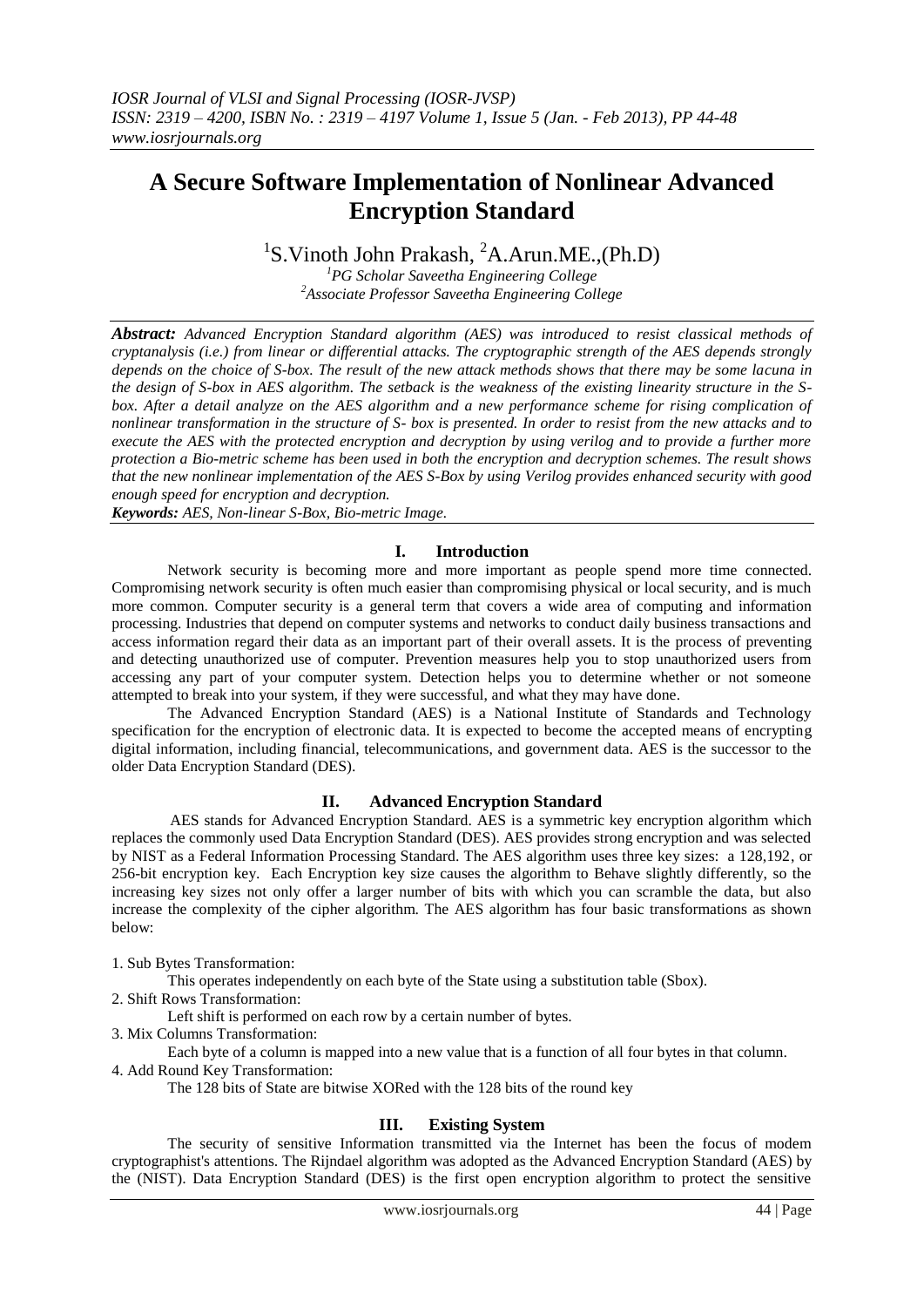information. However, the shorter length of key, the complementary property and existence of weak and semi weak keys reduce the security of DES; it is to find a stronger encryption algorithm to substitute the DES. The objective in using the AES is to transfer the data so that only the desired receiver with a specific key would be able to retrieve the original data. However, with the existence of malicious injected faults in non secure environments. The existing scheme of the S-box is linear and it is not secure against cryptanalysis. So DES not be secure as proposed system. The key size of the exciting system will not be small which increases the area.



Fig.1.Block diagram of AES Algorithm

# **IV. Proposed System**

Through the research of Rijndael algorithm, we can see that a non-linear layer of S-box transformation is a key to make the entire algorithm strong. It is well known that the cryptographic strength of the AES depends on the choice of the S-box. Many cryptographists have discovered that there is some weakness in the design of the existing S-box. To improve complexity of S-box structure our approach is combining a dynamic nonlinear transformation method and linear function. A good S-box can be very well resist differential cryptanalysis, linear cryptanalysis attacks and so on. The Advanced Encryption Standard (AES) has S-boxes in its Substitution Bytes and Inverse Substitution bytes. To enhance the complexity of the S-Box's structure, the nonlinear and the linear transformations models need to be reconsidered in the design of the S-box.

#### **4.1 Non-Linearity:**

In AES, the function of non linearity is achieved by means of the Substitute Bytes step. In the Sub Bytes step, each byte in the array is updated using an 8-bit substitution box, the RijndaeI S-box. S-boxes substitute or transform input bit into output bit. A good S-box will have the property that changing one input bit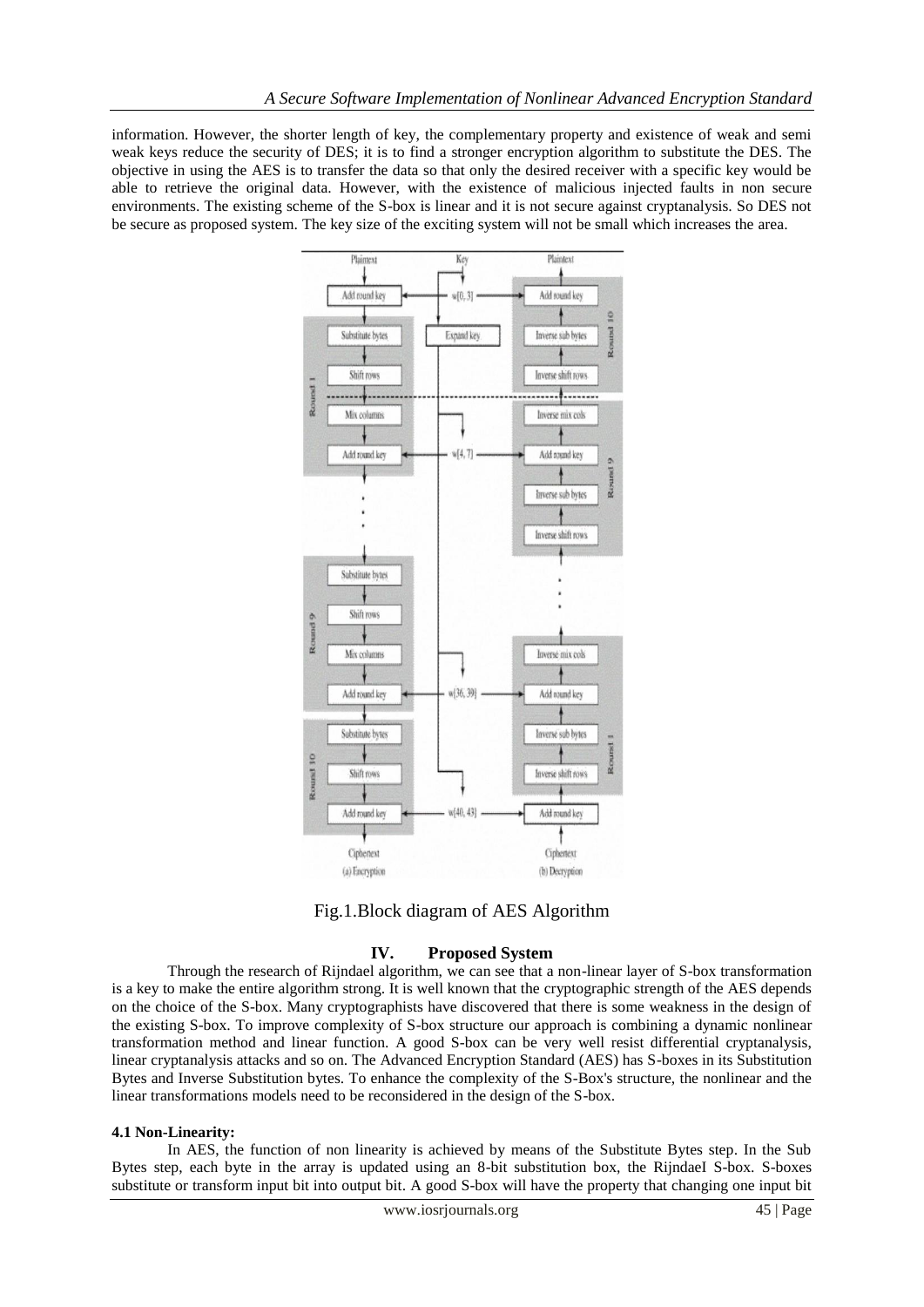will change about half of the output bit. It will also have the property that each of the output bit will depend on every input bit. Here we will design a dynamic S-box that is highly secure to all known attacks. Since nonlinearity is applied to the S-box, the key is also protected. The key could not be known to the attackers due to the dynamic formulation of the s-box. Thus it will provide an enhanced security.

### **4.2 Biometrics:**

Biometrics is slightly different each time they are measured. Therefore they cannot be stored in untreated form as passwords because the unprocessed form of the original biometric and the untreated form of a later measurement of the same biometric would not match. For biometrics to be broadly accepted, it is needed a way to store biometrics in a secure form that cannot be used by an attacker to impersonate a valid user. The nonlinear structure of S-Box provides high security in the encryption and decryption process but to improve authentication we go for biometrics. AES Encryption and then the Decryption takes place for the fingerprint to improve the complexity. To make this as a complete application AES cryptography algorithm is combined with biometric authentication scheme.



Fig.2. Proposed encryption architecture

# **V. IMPLEMENTATION**

The entire construction is made tough by converting the existing linear structure of the S-box into a nonlinear structure. The nonlinear structure can be achieved by substituting a random hexadecimal number to the actual S-box value. When the real S-box value is called it is mapped to a random hexadecimal number which is generated during the run time of the encryption process by the proposed structure. In the nonlinear implementation three S-Boxes is being used. During encryption, the input value is first mapped to Default S-Box (Pre-defined S-Box), which is the original AES S-Box and this value undergo a XOR process with the new derived S-Box which is the l's complement of the actual S-Box to generate the virtual S-Box. Thus for each different input value the virtual S-Box will be dynamically generated. Similarly for the decryption, the reverse process will take place using the inverse virtual S-Box. During this encryption, the input value will be mapped to the virtually created S-Box then this value will map to the default S Box to produce the encrypted result. During decryption, the input value will be mapped to the default S-Box and then this value will map to the virtually created S-Box to produce the decrypted original result.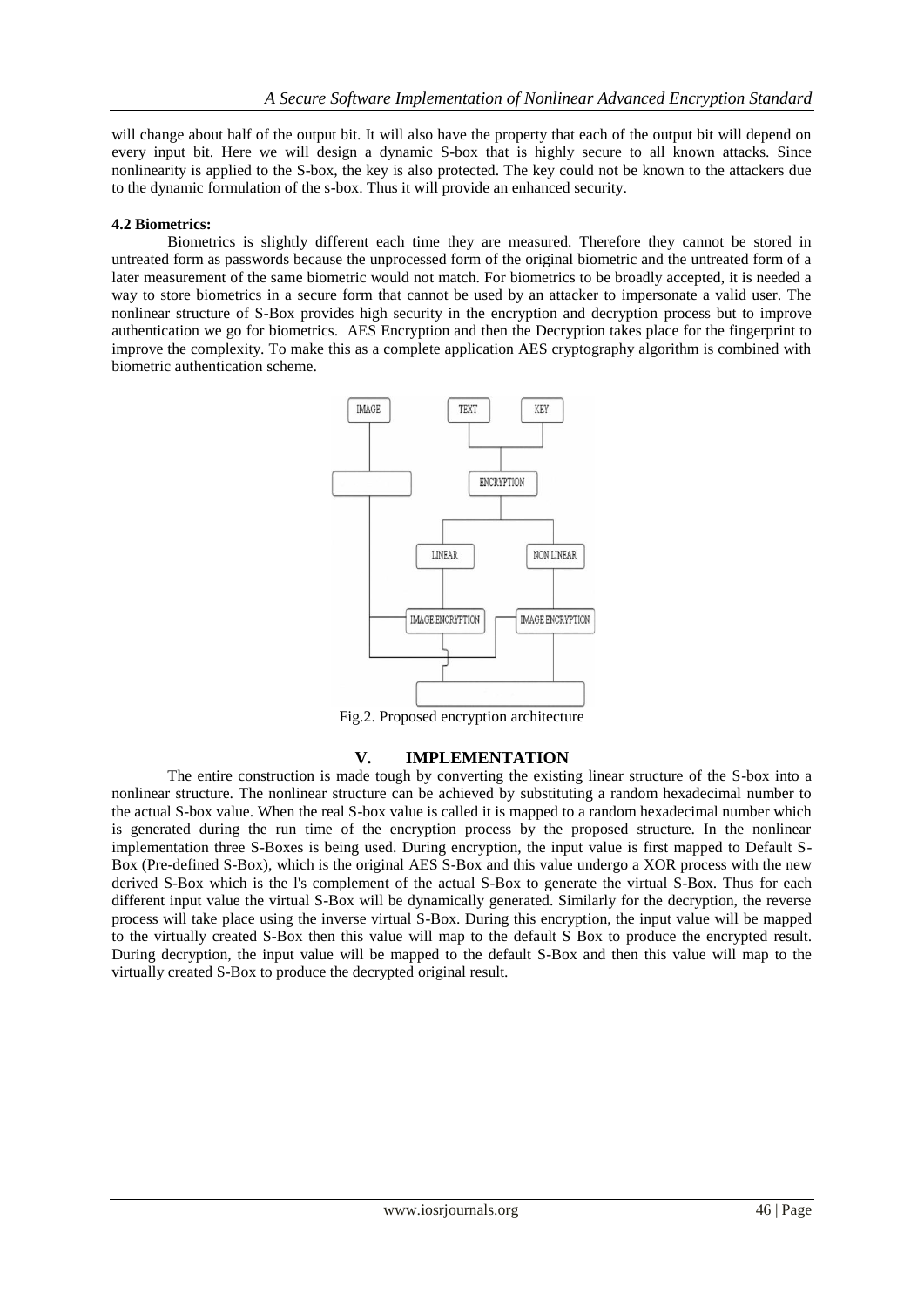

Fig.3.Proposed decryption architecture



Fig.4.Creation of dynamic S-Box



In the encryption side, for a given input image, the image transform is done by using the fuzzy vault

method in which the rows and columns are interchanged successive times to generate the encrypted image.